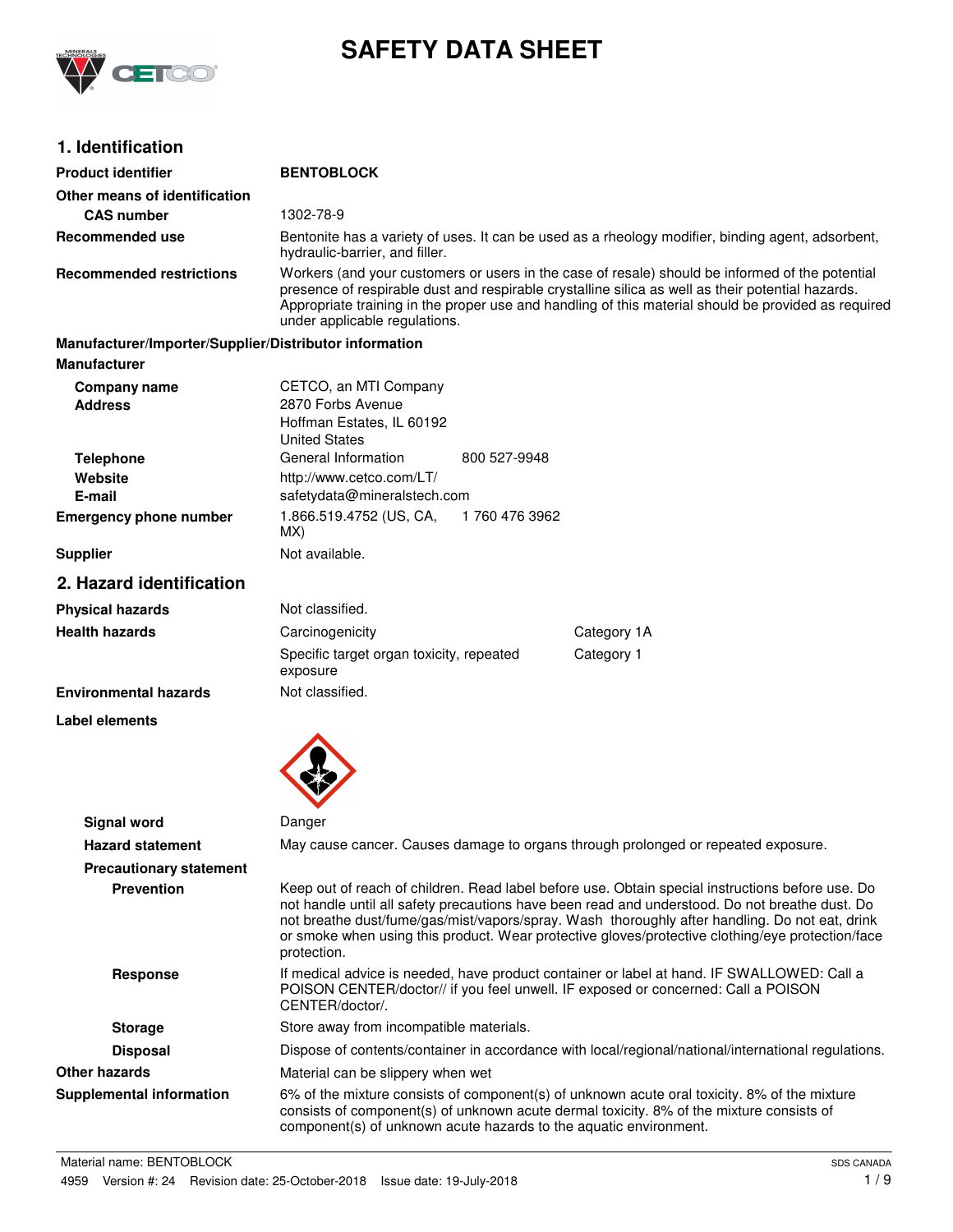# **3. Composition/information on ingredients**

# **Mixtures**

| <b>Chemical name</b>                                                                                                                                                                              | Common name and synonyms                                                                                                                                                                                                                                                                                                                                                                                                                                                       | <b>CAS number</b> | %  |
|---------------------------------------------------------------------------------------------------------------------------------------------------------------------------------------------------|--------------------------------------------------------------------------------------------------------------------------------------------------------------------------------------------------------------------------------------------------------------------------------------------------------------------------------------------------------------------------------------------------------------------------------------------------------------------------------|-------------------|----|
| SILICA, CRYSTALLINE, QUARTZ                                                                                                                                                                       |                                                                                                                                                                                                                                                                                                                                                                                                                                                                                | 14808-60-7        | 6  |
| SILICA, CRYSTALLINE,<br><b>CRISTOBALITE</b>                                                                                                                                                       |                                                                                                                                                                                                                                                                                                                                                                                                                                                                                | 14464-46-1        | 2  |
| Other components below reportable levels                                                                                                                                                          |                                                                                                                                                                                                                                                                                                                                                                                                                                                                                |                   | 92 |
| DSD: Directive 67/548/EEC.<br>CLP: Regulation No. 1272/2008.<br>M: M-factor<br>PBT: persistent, bioaccumulative and toxic substance.<br>vPvB: very persistent and very bioaccumulative substance. | #: This substance has been assigned Community workplace exposure limit(s).<br>All concentrations are in percent by weight unless ingredient is a gas. Gas concentrations are in percent by volume. *Designates that<br>a specific chemical identity and/or percentage of composition has been withheld as a trade secret.                                                                                                                                                      |                   |    |
| <b>Composition comments</b>                                                                                                                                                                       | Occupational Exposure Limits for constituents are listed in Section 8. The full text for all R- and<br>H-phrases is displayed in section 16.                                                                                                                                                                                                                                                                                                                                   |                   |    |
| 4. First-aid measures                                                                                                                                                                             |                                                                                                                                                                                                                                                                                                                                                                                                                                                                                |                   |    |
| <b>Inhalation</b>                                                                                                                                                                                 | Oxygen or artificial respiration if needed. Do not use mouth-to-mouth method if victim inhaled the<br>substance. Induce artificial respiration with the aid of a pocket mask equipped with a one-way<br>valve or other proper respiratory medical device.                                                                                                                                                                                                                      |                   |    |
| <b>Skin contact</b>                                                                                                                                                                               | Remove and isolate contaminated clothing and shoes. Wash off with soap and water. Get medical<br>attention if irritation develops and persists. For minor skin contact, avoid spreading material on<br>unaffected skin.                                                                                                                                                                                                                                                        |                   |    |
| Eye contact                                                                                                                                                                                       | Immediately flush eyes with plenty of water for at least 15 minutes. Continue rinsing.                                                                                                                                                                                                                                                                                                                                                                                         |                   |    |
| Ingestion                                                                                                                                                                                         | Rinse mouth. If ingestion of a large amount does occur, call a poison control center immediately.<br>Do not induce vomiting without advice from poison control center. If vomiting occurs, keep head<br>low so that stomach content doesn't get into the lungs. Do not use mouth-to-mouth method if<br>victim ingested the substance. Induce artificial respiration with the aid of a pocket mask equipped<br>with a one-way valve or other proper respiratory medical device. |                   |    |
| <b>Most important</b><br>symptoms/effects, acute and                                                                                                                                              | Prolonged exposure may cause chronic effects.                                                                                                                                                                                                                                                                                                                                                                                                                                  |                   |    |
| delayed                                                                                                                                                                                           |                                                                                                                                                                                                                                                                                                                                                                                                                                                                                |                   |    |
| <b>Indication of immediate</b><br>medical attention and special<br>treatment needed                                                                                                               | Provide general supportive measures and treat symptomatically. Keep victim under observation.<br>Symptoms may be delayed.                                                                                                                                                                                                                                                                                                                                                      |                   |    |
| <b>General information</b>                                                                                                                                                                        | IF exposed or concerned: Get medical advice/attention. If you feel unwell, seek medical advice<br>(show the label where possible). Ensure that medical personnel are aware of the material(s)<br>involved, and take precautions to protect themselves. Show this safety data sheet to the doctor in<br>attendance.                                                                                                                                                             |                   |    |
| 5. Fire-fighting measures                                                                                                                                                                         |                                                                                                                                                                                                                                                                                                                                                                                                                                                                                |                   |    |
| Suitable extinguishing media                                                                                                                                                                      | Use any media suitable for the surrounding fires.                                                                                                                                                                                                                                                                                                                                                                                                                              |                   |    |
| <b>Unsuitable extinguishing</b><br>media                                                                                                                                                          | Not applicable, non-combustible.                                                                                                                                                                                                                                                                                                                                                                                                                                               |                   |    |
| Specific hazards arising from<br>the chemical                                                                                                                                                     | During fire, gases hazardous to health may be formed.                                                                                                                                                                                                                                                                                                                                                                                                                          |                   |    |
| Special protective equipment<br>and precautions for firefighters                                                                                                                                  | Firefighters should wear full protective gear.                                                                                                                                                                                                                                                                                                                                                                                                                                 |                   |    |
| <b>Fire fighting</b><br>equipment/instructions                                                                                                                                                    | Use water spray to cool unopened containers.                                                                                                                                                                                                                                                                                                                                                                                                                                   |                   |    |
| <b>Specific methods</b>                                                                                                                                                                           | Use standard firefighting procedures and consider the hazards of other involved materials.                                                                                                                                                                                                                                                                                                                                                                                     |                   |    |
| <b>General fire hazards</b>                                                                                                                                                                       | This material will not burn. Material can be slippery when wet No unusual fire or explosion hazards<br>noted.                                                                                                                                                                                                                                                                                                                                                                  |                   |    |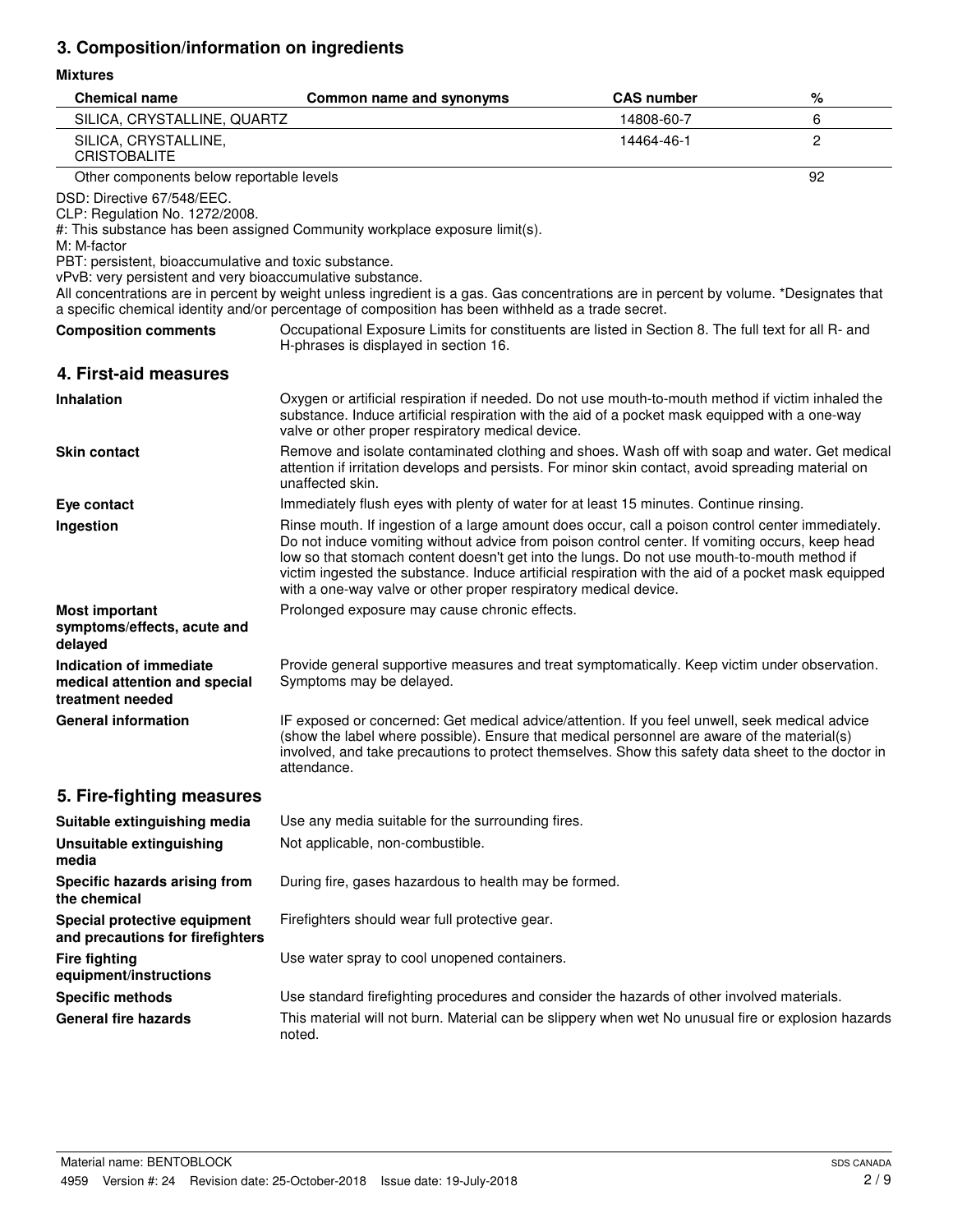# **6. Accidental release measures**

| Personal precautions,<br>protective equipment and<br>emergency procedures | Keep unnecessary personnel away. Keep people away from and upwind of spill/leak. Wear<br>appropriate protective equipment and clothing during clean-up. Wear a dust mask if dust is<br>generated above exposure limits. Do not touch damaged containers or spilled material unless<br>wearing appropriate protective clothing. Ensure adequate ventilation. Local authorities should be<br>advised if significant spillages cannot be contained. For personal protection, see section 8 of the<br>SDS.                      |
|---------------------------------------------------------------------------|-----------------------------------------------------------------------------------------------------------------------------------------------------------------------------------------------------------------------------------------------------------------------------------------------------------------------------------------------------------------------------------------------------------------------------------------------------------------------------------------------------------------------------|
| <b>Methods and materials for</b><br>containment and cleaning up           | Stop the flow of material, if this is without risk. Following product recovery, flush area with water.<br>Put material in suitable, covered, labeled containers. For waste disposal, see section 13 of the<br>SDS.                                                                                                                                                                                                                                                                                                          |
| <b>Environmental precautions</b>                                          | Avoid discharge into drains, water courses or onto the ground.                                                                                                                                                                                                                                                                                                                                                                                                                                                              |
| 7. Handling and storage                                                   |                                                                                                                                                                                                                                                                                                                                                                                                                                                                                                                             |
| Precautions for safe handling                                             | Obtain special instructions before use. Do not handle until all safety precautions have been read<br>and understood. Keep formation of airborne dusts to a minimum. Provide appropriate exhaust<br>ventilation at places where dust is formed. Do not breathe dust. Avoid prolonged exposure. When<br>using, do not eat, drink or smoke. Should be handled in closed systems, if possible. Wear<br>appropriate personal protective equipment. Wash thoroughly after handling. Observe good<br>industrial hygiene practices. |
| Conditions for safe storage,<br>including any incompatibilities           | Store in tightly closed container. Keep out of the reach of children. Store away from incompatible<br>materials (see Section 10 of the SDS).                                                                                                                                                                                                                                                                                                                                                                                |

# **8. Exposure controls/personal protection**

## **Occupational exposure limits**

#### **US. ACGIH Threshold Limit Values**

| <b>Components</b>                                        | Type | Value                    | Form                 |
|----------------------------------------------------------|------|--------------------------|----------------------|
| SILICA, CRYSTALLINE,<br>CRISTOBALITE (CAS<br>14464-46-1) | TWA  | $0.025 \,\mathrm{mq/m3}$ | Respirable fraction. |
| SILICA, CRYSTALLINE,<br>QUARTZ (CAS 14808-60-7)          | TWA  | $0.025 \,\mathrm{mq/m3}$ | Respirable fraction. |

#### **Canada. Alberta OELs (Occupational Health & Safety Code, Schedule 1, Table 2)**

| <b>Components</b>                                        | Type       | Value                  | <b>Form</b>           |
|----------------------------------------------------------|------------|------------------------|-----------------------|
| SILICA, CRYSTALLINE,<br>CRISTOBALITE (CAS<br>14464-46-1) | TWA        | $0.025$ mg/m3          | Respirable.           |
|                                                          |            | $0.025$ mg/m3          | Respirable particles. |
| SILICA, CRYSTALLINE,<br>QUARTZ (CAS 14808-60-7)          | <b>TWA</b> | $0.025 \text{ mg/m}$ 3 | Respirable particles. |
| <b>Constituents</b>                                      | Type       | Value                  | <b>Form</b>           |
| <b>INERT OR NUISANCE</b><br><b>DUSTS</b>                 | <b>TWA</b> | $3 \text{ mg/m}$       | Respirable particles. |
|                                                          |            | $10 \text{ mg/m}$      | Total particulate.    |

## **Canada. British Columbia OELs. (Occupational Exposure Limits for Chemical Substances, Occupational Health and Safety Regulation 296/97, as amended)**

| <b>Components</b>                                        | Type | Value                    | <b>Form</b>          |
|----------------------------------------------------------|------|--------------------------|----------------------|
| SILICA, CRYSTALLINE,<br>CRISTOBALITE (CAS<br>14464-46-1) | TWA  | $0.025 \,\mathrm{mg/m}$  | Respirable fraction. |
| SILICA, CRYSTALLINE,<br>QUARTZ (CAS 14808-60-7)          | TWA  | $0.025 \,\mathrm{mg/m}$  | Respirable fraction. |
| <b>Constituents</b>                                      | Type | Value                    | <b>Form</b>          |
| <b>INERT OR NUISANCE</b><br><b>DUSTS</b>                 | TWA  | $3 \text{ mg/m}$         | Respirable fraction. |
|                                                          |      | $10 \text{ mg}/\text{m}$ | Total dust.          |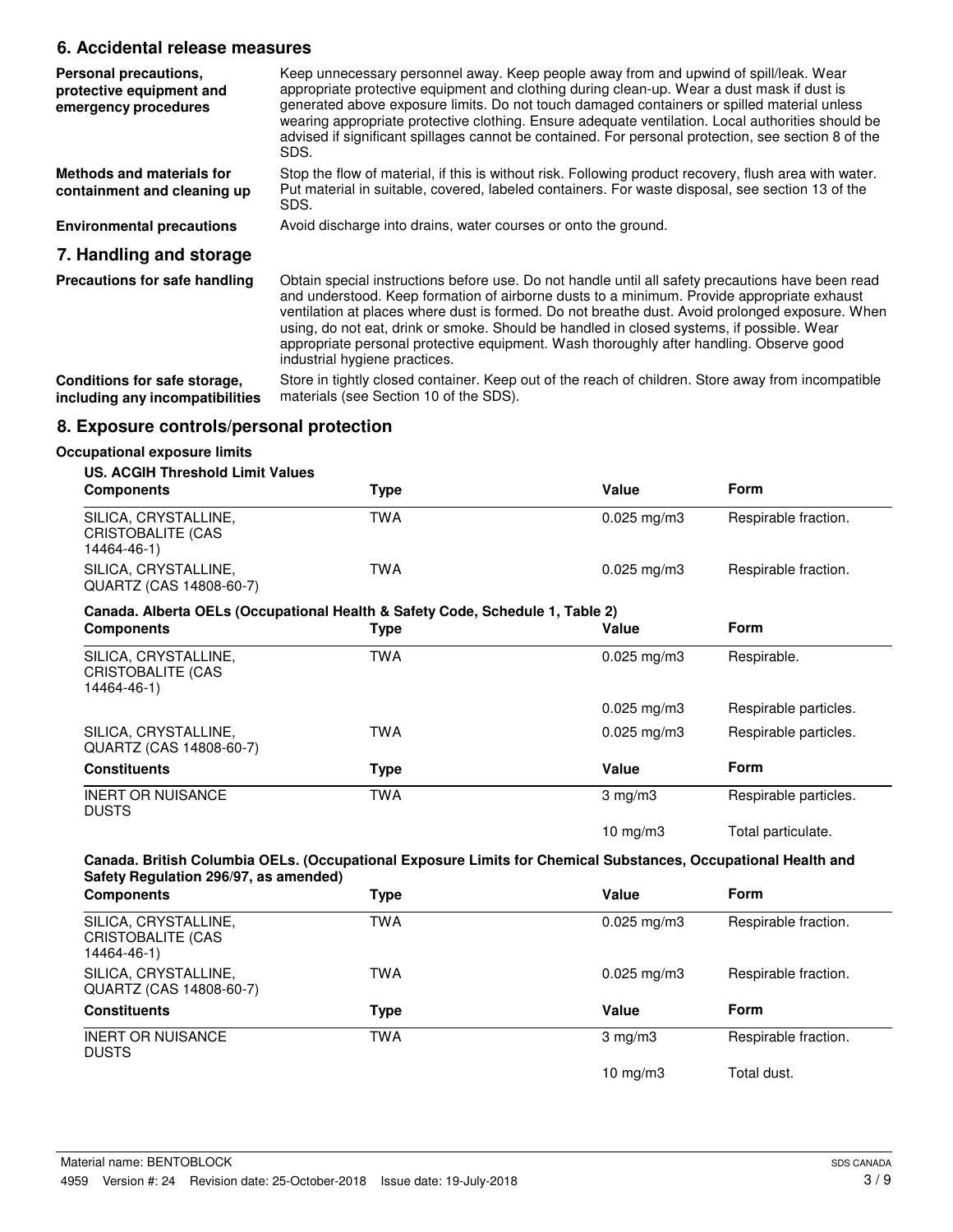| Canada. Manitoba OELs (Reg. 217/2006, The Workplace Safety And Health Act)<br><b>Components</b>                      |                         | <b>Type</b>                                                                                                                                                                                                                                                                | Value                                                                                                                                                                                            | <b>Form</b>                                                                                                                                                                                           |
|----------------------------------------------------------------------------------------------------------------------|-------------------------|----------------------------------------------------------------------------------------------------------------------------------------------------------------------------------------------------------------------------------------------------------------------------|--------------------------------------------------------------------------------------------------------------------------------------------------------------------------------------------------|-------------------------------------------------------------------------------------------------------------------------------------------------------------------------------------------------------|
| SILICA, CRYSTALLINE,<br><b>CRISTOBALITE (CAS</b><br>14464-46-1)                                                      |                         | <b>TWA</b>                                                                                                                                                                                                                                                                 | $0.025$ mg/m3                                                                                                                                                                                    | Respirable fraction.                                                                                                                                                                                  |
| SILICA, CRYSTALLINE,<br>QUARTZ (CAS 14808-60-7)                                                                      |                         | <b>TWA</b>                                                                                                                                                                                                                                                                 | $0.025$ mg/m3                                                                                                                                                                                    | Respirable fraction.                                                                                                                                                                                  |
| Canada. Ontario OELs. (Control of Exposure to Biological or Chemical Agents)                                         |                         |                                                                                                                                                                                                                                                                            |                                                                                                                                                                                                  |                                                                                                                                                                                                       |
| <b>Components</b>                                                                                                    |                         | <b>Type</b>                                                                                                                                                                                                                                                                | Value                                                                                                                                                                                            | <b>Form</b>                                                                                                                                                                                           |
| SILICA, CRYSTALLINE,<br><b>CRISTOBALITE (CAS</b><br>14464-46-1)                                                      |                         | <b>TWA</b>                                                                                                                                                                                                                                                                 | $0.05$ mg/m3                                                                                                                                                                                     | Respirable fraction.                                                                                                                                                                                  |
| SILICA, CRYSTALLINE,<br>QUARTZ (CAS 14808-60-7)                                                                      |                         | <b>TWA</b>                                                                                                                                                                                                                                                                 | $0.1$ mg/m $3$                                                                                                                                                                                   | Respirable fraction.                                                                                                                                                                                  |
| <b>Constituents</b>                                                                                                  |                         | <b>Type</b>                                                                                                                                                                                                                                                                | Value                                                                                                                                                                                            | Form                                                                                                                                                                                                  |
| <b>INERT OR NUISANCE</b><br><b>DUSTS</b>                                                                             |                         | <b>TWA</b>                                                                                                                                                                                                                                                                 | $3$ mg/m $3$                                                                                                                                                                                     | Respirable fraction.                                                                                                                                                                                  |
|                                                                                                                      |                         |                                                                                                                                                                                                                                                                            | 10 mg/m $3$                                                                                                                                                                                      | Inhalable fraction.                                                                                                                                                                                   |
| Canada. Quebec OELs. (Ministry of Labor - Regulation respecting occupational health and safety)<br><b>Components</b> |                         | <b>Type</b>                                                                                                                                                                                                                                                                | Value                                                                                                                                                                                            | Form                                                                                                                                                                                                  |
| SILICA, CRYSTALLINE,<br><b>CRISTOBALITE (CAS</b><br>14464-46-1)                                                      |                         | <b>TWA</b>                                                                                                                                                                                                                                                                 | $0.05$ mg/m $3$                                                                                                                                                                                  | Respirable dust.                                                                                                                                                                                      |
| SILICA, CRYSTALLINE,<br>QUARTZ (CAS 14808-60-7)                                                                      |                         | <b>TWA</b>                                                                                                                                                                                                                                                                 | $0.1$ mg/m $3$                                                                                                                                                                                   | Respirable dust.                                                                                                                                                                                      |
| <b>Constituents</b>                                                                                                  |                         | <b>Type</b>                                                                                                                                                                                                                                                                | Value                                                                                                                                                                                            | Form                                                                                                                                                                                                  |
| <b>INERT OR NUISANCE</b><br><b>DUSTS</b>                                                                             |                         | <b>TWA</b>                                                                                                                                                                                                                                                                 | $10$ mg/m $3$                                                                                                                                                                                    | Total dust.                                                                                                                                                                                           |
| <b>Biological limit values</b>                                                                                       |                         | No biological exposure limits noted for the ingredient(s).                                                                                                                                                                                                                 |                                                                                                                                                                                                  |                                                                                                                                                                                                       |
| <b>Exposure guidelines</b>                                                                                           |                         | should be monitored and controlled.                                                                                                                                                                                                                                        | Occupational exposure to nuisance dust (total and respirable) and respirable crystalline silica                                                                                                  |                                                                                                                                                                                                       |
| Appropriate engineering<br>controls                                                                                  |                         |                                                                                                                                                                                                                                                                            | Good general ventilation (typically 10 air changes per hour) should be used. Ventilation rates<br>exposure limits have not been established, maintain airborne levels to an acceptable level.    | should be matched to conditions. If applicable, use process enclosures, local exhaust ventilation,<br>or other engineering controls to maintain airborne levels below recommended exposure limits. If |
| Individual protection measures, such as personal protective equipment                                                |                         |                                                                                                                                                                                                                                                                            |                                                                                                                                                                                                  |                                                                                                                                                                                                       |
| Eye/face protection                                                                                                  |                         | Applicable for industrial settings only.                                                                                                                                                                                                                                   | Wear safety glasses with side shields (or goggles). Eye wash fountain is recommended.                                                                                                            |                                                                                                                                                                                                       |
| <b>Skin protection</b>                                                                                               |                         |                                                                                                                                                                                                                                                                            |                                                                                                                                                                                                  |                                                                                                                                                                                                       |
| <b>Hand protection</b>                                                                                               |                         |                                                                                                                                                                                                                                                                            |                                                                                                                                                                                                  | Suitable gloves can be recommended by the glove supplier. Applicable for industrial settings only.                                                                                                    |
| Other                                                                                                                | recommended.            |                                                                                                                                                                                                                                                                            | Applicable for industrial settings only. Use of protective coveralls and long sleeves is                                                                                                         |                                                                                                                                                                                                       |
| <b>Respiratory protection</b>                                                                                        | respiratory protection. |                                                                                                                                                                                                                                                                            | Use a particulate filter respirator for particulate concentrations exceeding the Occupational<br>Exposure Limit. Applicable for industrial settings only. In case of inadequate ventilation, use |                                                                                                                                                                                                       |
| <b>Thermal hazards</b>                                                                                               |                         |                                                                                                                                                                                                                                                                            | Wear appropriate thermal protective clothing, when necessary.                                                                                                                                    |                                                                                                                                                                                                       |
| <b>General hygiene</b><br>considerations                                                                             |                         | Observe any medical surveillance requirements. Always observe good personal hygiene<br>measures, such as washing after handling the material and before eating, drinking, and/or<br>smoking. Routinely wash work clothing and protective equipment to remove contaminants. |                                                                                                                                                                                                  |                                                                                                                                                                                                       |
| 9. Physical and chemical properties                                                                                  |                         |                                                                                                                                                                                                                                                                            |                                                                                                                                                                                                  |                                                                                                                                                                                                       |
| Appearance                                                                                                           |                         | Lump, granular or fine powder.                                                                                                                                                                                                                                             |                                                                                                                                                                                                  |                                                                                                                                                                                                       |
| <b>Physical state</b>                                                                                                | Solid.                  |                                                                                                                                                                                                                                                                            |                                                                                                                                                                                                  |                                                                                                                                                                                                       |

| <b>PRYSICAL STATE</b>     | SOIIO.          |  |
|---------------------------|-----------------|--|
| Form                      | Solid. Various. |  |
| Color                     | Various.        |  |
| Odor                      | None.           |  |
| Material name: BENTOBLOCK |                 |  |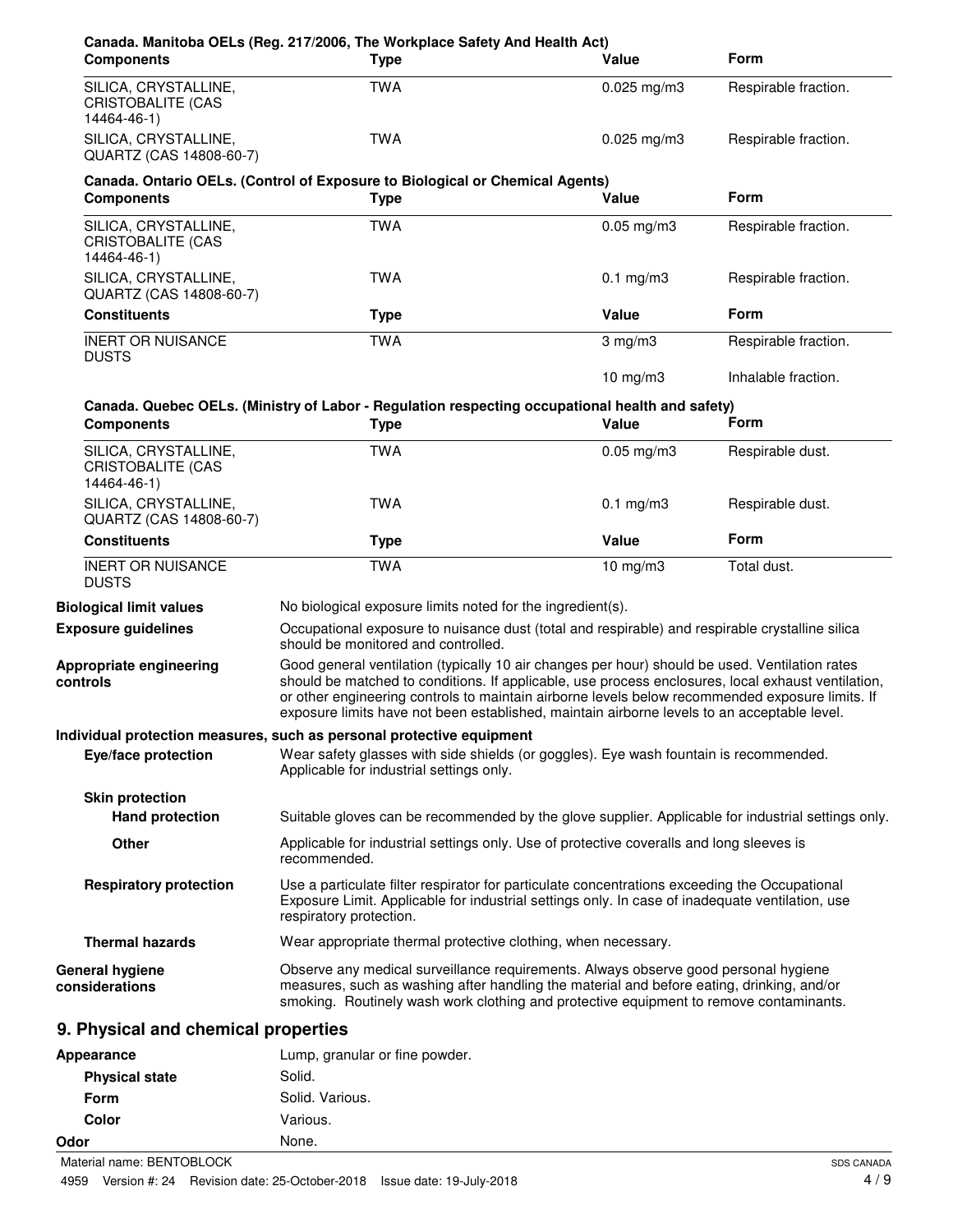| <b>Odor threshold</b>                                | Not applicable.                            |
|------------------------------------------------------|--------------------------------------------|
| рH                                                   | $8.5 - 11$                                 |
| Melting point/freezing point                         | $> 842$ °F ( $> 450$ °C) / Not applicable. |
| Initial boiling point and boiling<br>range           | Not applicable.                            |
| <b>Flash point</b>                                   | Not applicable.                            |
| <b>Evaporation rate</b>                              | Not applicable.                            |
| Flammability (solid, gas)                            | This product is not flammable.             |
| Upper/lower flammability or explosive limits         |                                            |
| <b>Flammability limit - lower</b><br>(%)             | Not applicable.                            |
| <b>Flammability limit - lower</b><br>(%) temperature | Not applicable.                            |
| <b>Flammability limit - upper</b><br>(%)             | Not applicable.                            |
| <b>Flammability limit - upper</b><br>(%) temperature | Not applicable.                            |
| Explosive limit - lower (%)                          | Not applicable.                            |
| Explosive limit - lower (%)<br>temperature           | Not applicable.                            |
| Explosive limit - upper (%)                          | Not applicable.                            |
| Explosive limit - upper (%)<br>temperature           | Not applicable.                            |
| Vapor pressure                                       | Not applicable.                            |
| <b>Vapor density</b>                                 | Not applicable.                            |
| <b>Relative density</b>                              | 2.6 $g/cm3$                                |
| Solubility(ies)                                      |                                            |
| Solubility (water)                                   | $< 0.9$ mg/l                               |
| <b>Partition coefficient</b><br>(n-octanol/water)    | Not applicable.                            |
| <b>Auto-ignition temperature</b>                     | Not applicable.                            |
| <b>Decomposition temperature</b>                     | > 932 °F (> 500 °C)                        |
| <b>Viscositv</b>                                     | Not applicable.                            |
| <b>Viscosity temperature</b>                         | Not applicable.                            |
| <b>Other information</b>                             |                                            |
| <b>Bulk density</b>                                  | $0.9 - 1.4$ g/cm <sup>3</sup>              |
| <b>Explosive limit</b>                               | Not applicable.                            |
| <b>Explosive properties</b>                          | Not explosive. Not explosive               |
| <b>Explosivity</b>                                   | Not applicable.                            |
| <b>Fire point</b><br><b>Flame extension</b>          | Not applicable.<br>Not applicable.         |
|                                                      | Not applicable.                            |
| <b>Flame projection</b>                              |                                            |
| <b>Flammability</b>                                  | Not applicable.                            |
| <b>Flammability (flash back)</b>                     | Not applicable.                            |
| <b>Flammability (Heat of</b><br>combustion)          | Not applicable.                            |
| <b>Flammability (Train fire)</b>                     | Not applicable.                            |
| <b>Flammability class</b>                            | Not applicable.                            |
| <b>Flash point class</b>                             | Not flammable                              |
| Molecular formula                                    | <b>UVCB Substance</b>                      |
| Molecular weight                                     | Not applicable.                            |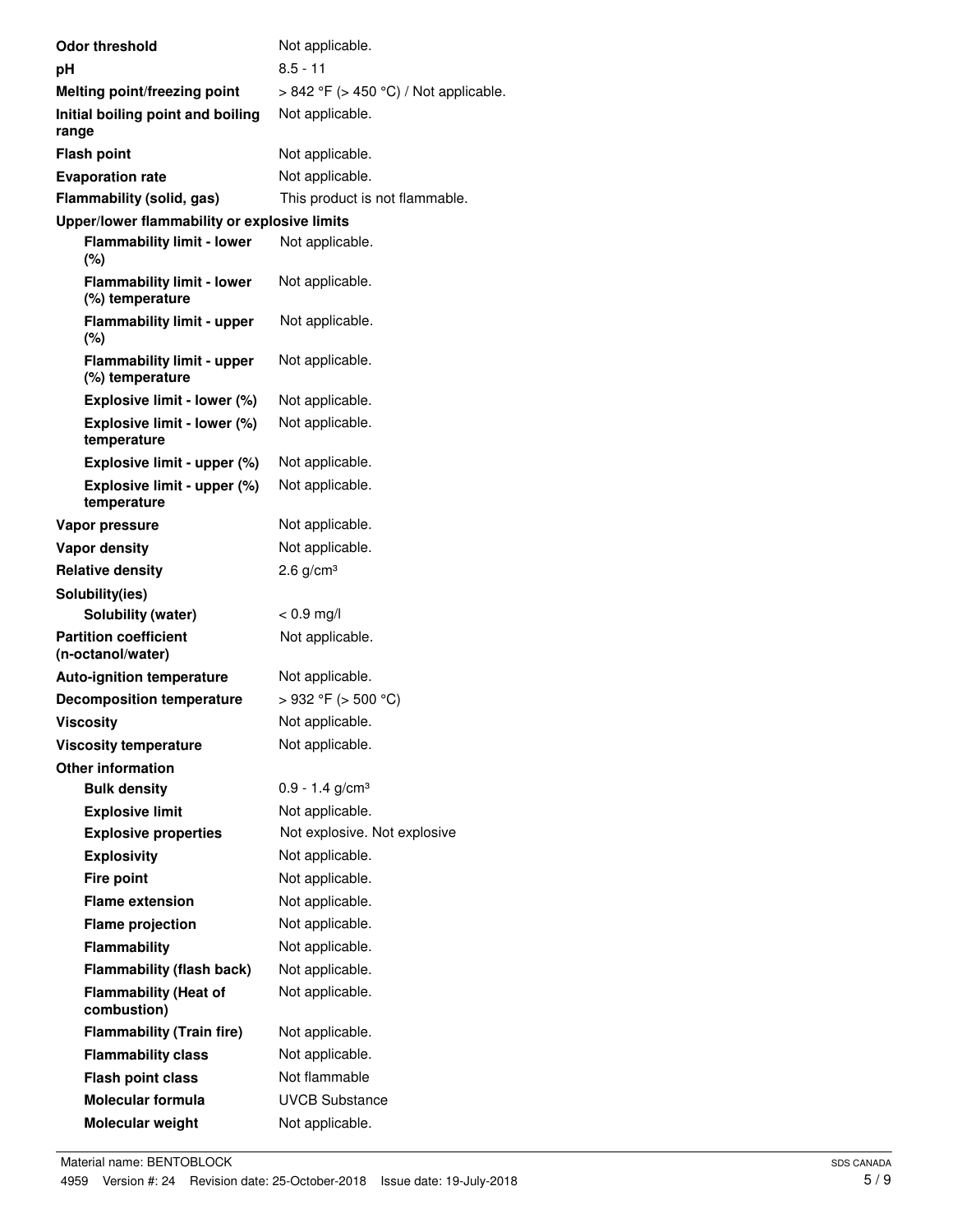| <b>Oxidizing properties</b> | Not oxidizing. None. |
|-----------------------------|----------------------|
| <b>Percent volatile</b>     | $0\%$                |
| pH in aqueous solution      | $8.5 - 11$           |
| <b>Specific gravity</b>     | Not applicable.      |
| <b>VOC</b>                  | $0\%$                |

# **10. Stability and reactivity**

| Reactivity                                   | The product is stable and non-reactive under normal conditions of use, storage and transport.                                                                                          |
|----------------------------------------------|----------------------------------------------------------------------------------------------------------------------------------------------------------------------------------------|
| <b>Chemical stability</b>                    | Material is stable under normal conditions.                                                                                                                                            |
| <b>Possibility of hazardous</b><br>reactions | No dangerous reaction known under conditions of normal use.                                                                                                                            |
| <b>Conditions to avoid</b>                   | Keep away from heat, hot surfaces, sparks, open flames and other ignition sources. Avoid<br>temperatures exceeding the decomposition temperature. Contact with incompatible materials. |
| Incompatible materials                       | Powerful oxidizers, Chlorine.                                                                                                                                                          |
| <b>Hazardous decomposition</b><br>products   | No hazardous decomposition products are known.                                                                                                                                         |

# **11. Toxicological information**

# **Information on likely routes of exposure**

| <b>Inhalation</b>                                                                  | Prolonged inhalation may be harmful.                     |
|------------------------------------------------------------------------------------|----------------------------------------------------------|
| <b>Skin contact</b>                                                                | No adverse effects due to skin contact are expected.     |
| Eye contact                                                                        | Direct contact with eyes may cause temporary irritation. |
| Ingestion                                                                          | Expected to be a low ingestion hazard.                   |
| Symptoms related to the<br>physical, chemical and<br>toxicological characteristics | Direct contact with eyes may cause temporary irritation. |

## **Information on toxicological effects**

| <b>Acute toxicity</b>                                 | Not known.                                                                                                          |                                                           |
|-------------------------------------------------------|---------------------------------------------------------------------------------------------------------------------|-----------------------------------------------------------|
| <b>Components</b>                                     | <b>Species</b>                                                                                                      | <b>Test Results</b>                                       |
| SILICA, CRYSTALLINE, CRISTOBALITE (CAS 14464-46-1)    |                                                                                                                     |                                                           |
| Acute                                                 |                                                                                                                     |                                                           |
| Oral                                                  |                                                                                                                     |                                                           |
| LD50                                                  | Rat                                                                                                                 | > 22500 mg/kg                                             |
| <b>Skin corrosion/irritation</b>                      | Prolonged skin contact may cause temporary irritation.                                                              |                                                           |
| Serious eye damage/eye<br>irritation                  | Direct contact with eyes may cause temporary irritation.                                                            |                                                           |
| Respiratory or skin sensitization                     |                                                                                                                     |                                                           |
| Canada - Alberta OELs: Irritant                       |                                                                                                                     |                                                           |
| SILICA, CRYSTALLINE, CRISTOBALITE (CAS<br>14464-46-1) |                                                                                                                     | Irritant                                                  |
| <b>Respiratory sensitization</b>                      | Not a respiratory sensitizer.                                                                                       |                                                           |
| <b>Skin sensitization</b>                             |                                                                                                                     | This product is not expected to cause skin sensitization. |
| Germ cell mutagenicity                                | No data available to indicate product or any components present at greater than 0.1% are<br>mutagenic or genotoxic. |                                                           |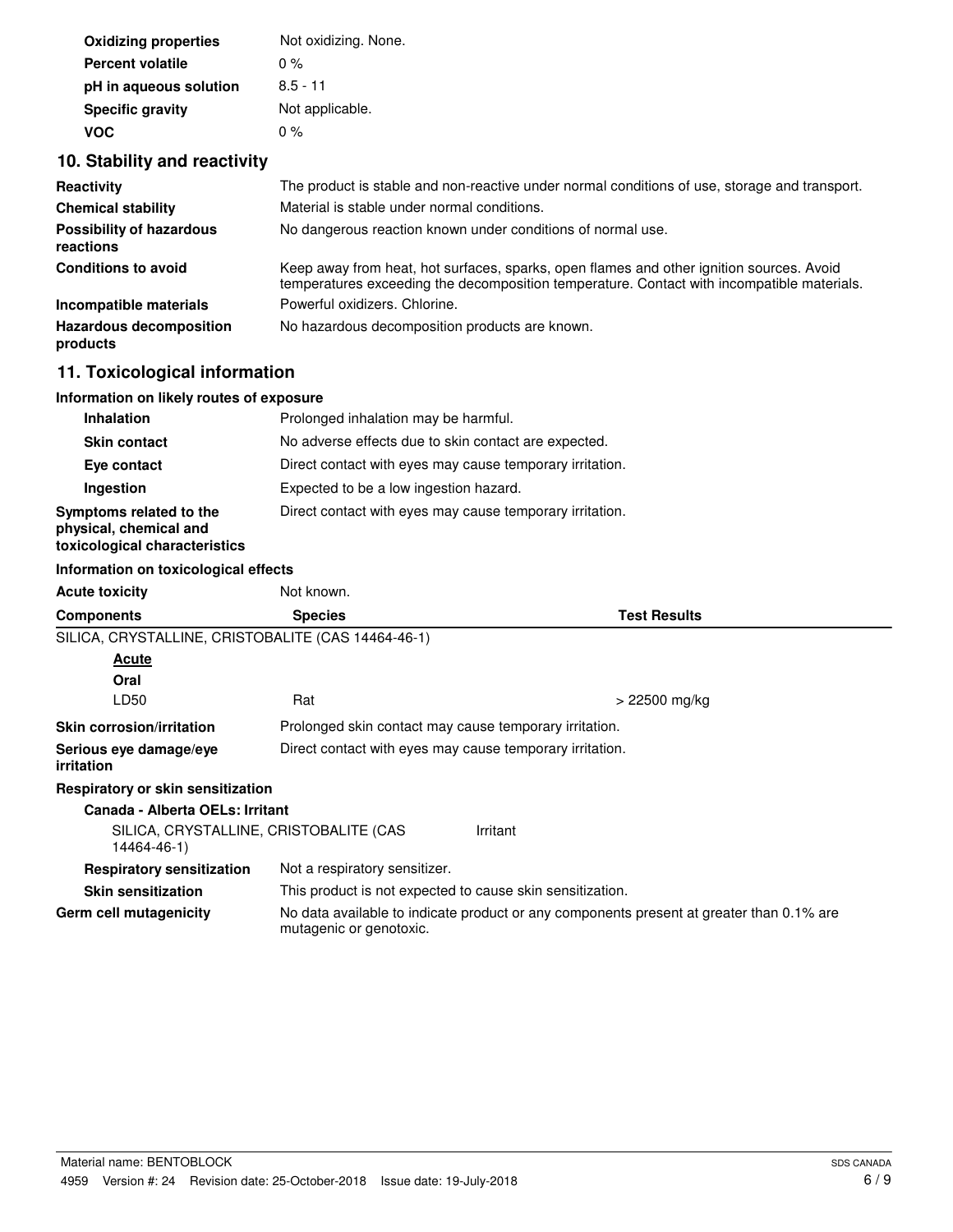| Carcinogenicity |  |  |
|-----------------|--|--|
|                 |  |  |

| Carcinogenicity                                            | In 1997, IARC (the International Agency for Research on Cancer) concluded that crystalline silica<br>inhaled from occupational sources can cause lung cancer in humans. However in making the<br>overall evaluation, IARC noted that "carcinogenicity was not detected in all industrial<br>circumstances studied. Carcinogenicity may be dependent on inherent characteristics of the<br>crystalline silica or on external factors affecting its biological activity or distribution of its<br>polymorphs." (IARC Monographs on the evaluation of the carcinogenic risks of chemicals to<br>humans, Silica, silicates dust and organic fibres, 1997, Vol. 68, IARC, Lyon, France.) In June<br>2003, SCOEL (the EU Scientific Committee on Occupational Exposure Limits) concluded that the<br>main effect in humans of the inhalation of respirable crystalline silica dust is silicosis. "There is<br>sufficient information to conclude that the relative risk of lung cancer is increased in persons with<br>silicosis (and, apparently, not in employees without silicosis exposed to silica dust in quarries and<br>in the ceramic industry). Therefore, preventing the onset of silicosis will also reduce the cancer<br>risk" (SCOEL SUM Doc 94-final, June 2003) According to the current state of the art, worker<br>protection against silicosis can be consistently assured by respecting the existing regulatory<br>occupational exposure limits. May cause cancer. Occupational exposure to respirable dust and<br>respirable crystalline silica should be monitored and controlled. |                                                                              |  |
|------------------------------------------------------------|----------------------------------------------------------------------------------------------------------------------------------------------------------------------------------------------------------------------------------------------------------------------------------------------------------------------------------------------------------------------------------------------------------------------------------------------------------------------------------------------------------------------------------------------------------------------------------------------------------------------------------------------------------------------------------------------------------------------------------------------------------------------------------------------------------------------------------------------------------------------------------------------------------------------------------------------------------------------------------------------------------------------------------------------------------------------------------------------------------------------------------------------------------------------------------------------------------------------------------------------------------------------------------------------------------------------------------------------------------------------------------------------------------------------------------------------------------------------------------------------------------------------------------------------------------------------------------------------------|------------------------------------------------------------------------------|--|
| <b>ACGIH Carcinogens</b>                                   |                                                                                                                                                                                                                                                                                                                                                                                                                                                                                                                                                                                                                                                                                                                                                                                                                                                                                                                                                                                                                                                                                                                                                                                                                                                                                                                                                                                                                                                                                                                                                                                                    |                                                                              |  |
| SILICA, CRYSTALLINE, CRISTOBALITE (CAS<br>14464-46-1)      |                                                                                                                                                                                                                                                                                                                                                                                                                                                                                                                                                                                                                                                                                                                                                                                                                                                                                                                                                                                                                                                                                                                                                                                                                                                                                                                                                                                                                                                                                                                                                                                                    | A2 Suspected human carcinogen.                                               |  |
| Canada - Alberta OELs: Carcinogen category                 | SILICA, CRYSTALLINE, QUARTZ (CAS 14808-60-7)                                                                                                                                                                                                                                                                                                                                                                                                                                                                                                                                                                                                                                                                                                                                                                                                                                                                                                                                                                                                                                                                                                                                                                                                                                                                                                                                                                                                                                                                                                                                                       | A2 Suspected human carcinogen.                                               |  |
| SILICA, CRYSTALLINE, CRISTOBALITE (CAS<br>14464-46-1)      |                                                                                                                                                                                                                                                                                                                                                                                                                                                                                                                                                                                                                                                                                                                                                                                                                                                                                                                                                                                                                                                                                                                                                                                                                                                                                                                                                                                                                                                                                                                                                                                                    | Suspected human carcinogen.                                                  |  |
|                                                            | SILICA, CRYSTALLINE, QUARTZ (CAS 14808-60-7)                                                                                                                                                                                                                                                                                                                                                                                                                                                                                                                                                                                                                                                                                                                                                                                                                                                                                                                                                                                                                                                                                                                                                                                                                                                                                                                                                                                                                                                                                                                                                       | Suspected human carcinogen.                                                  |  |
| Canada - Manitoba OELs: carcinogenicity                    |                                                                                                                                                                                                                                                                                                                                                                                                                                                                                                                                                                                                                                                                                                                                                                                                                                                                                                                                                                                                                                                                                                                                                                                                                                                                                                                                                                                                                                                                                                                                                                                                    |                                                                              |  |
| SILICA, CRYSTALLINE, CRISTOBALITE (CAS<br>14464-46-1)      |                                                                                                                                                                                                                                                                                                                                                                                                                                                                                                                                                                                                                                                                                                                                                                                                                                                                                                                                                                                                                                                                                                                                                                                                                                                                                                                                                                                                                                                                                                                                                                                                    | Suspected human carcinogen.                                                  |  |
| Canada - Quebec OELs: Carcinogen category                  | SILICA, CRYSTALLINE, QUARTZ (CAS 14808-60-7)                                                                                                                                                                                                                                                                                                                                                                                                                                                                                                                                                                                                                                                                                                                                                                                                                                                                                                                                                                                                                                                                                                                                                                                                                                                                                                                                                                                                                                                                                                                                                       | Suspected human carcinogen.                                                  |  |
| SILICA, CRYSTALLINE, CRISTOBALITE (CAS<br>14464-46-1)      |                                                                                                                                                                                                                                                                                                                                                                                                                                                                                                                                                                                                                                                                                                                                                                                                                                                                                                                                                                                                                                                                                                                                                                                                                                                                                                                                                                                                                                                                                                                                                                                                    | Detected carcinogenic effect in animals.                                     |  |
| IARC Monographs. Overall Evaluation of Carcinogenicity     | SILICA, CRYSTALLINE, QUARTZ (CAS 14808-60-7)                                                                                                                                                                                                                                                                                                                                                                                                                                                                                                                                                                                                                                                                                                                                                                                                                                                                                                                                                                                                                                                                                                                                                                                                                                                                                                                                                                                                                                                                                                                                                       | Suspected carcinogenic effect in humans.                                     |  |
| SILICA, CRYSTALLINE, CRISTOBALITE (CAS<br>14464-46-1)      |                                                                                                                                                                                                                                                                                                                                                                                                                                                                                                                                                                                                                                                                                                                                                                                                                                                                                                                                                                                                                                                                                                                                                                                                                                                                                                                                                                                                                                                                                                                                                                                                    | 1 Carcinogenic to humans.                                                    |  |
|                                                            | SILICA, CRYSTALLINE, QUARTZ (CAS 14808-60-7)<br>US. National Toxicology Program (NTP) Report on Carcinogens                                                                                                                                                                                                                                                                                                                                                                                                                                                                                                                                                                                                                                                                                                                                                                                                                                                                                                                                                                                                                                                                                                                                                                                                                                                                                                                                                                                                                                                                                        | 1 Carcinogenic to humans.                                                    |  |
| SILICA, CRYSTALLINE, CRISTOBALITE (CAS                     |                                                                                                                                                                                                                                                                                                                                                                                                                                                                                                                                                                                                                                                                                                                                                                                                                                                                                                                                                                                                                                                                                                                                                                                                                                                                                                                                                                                                                                                                                                                                                                                                    | Known To Be Human Carcinogen.                                                |  |
| 14464-46-1)                                                |                                                                                                                                                                                                                                                                                                                                                                                                                                                                                                                                                                                                                                                                                                                                                                                                                                                                                                                                                                                                                                                                                                                                                                                                                                                                                                                                                                                                                                                                                                                                                                                                    | Reasonably Anticipated to be a Human Carcinogen.                             |  |
|                                                            | SILICA, CRYSTALLINE, QUARTZ (CAS 14808-60-7)                                                                                                                                                                                                                                                                                                                                                                                                                                                                                                                                                                                                                                                                                                                                                                                                                                                                                                                                                                                                                                                                                                                                                                                                                                                                                                                                                                                                                                                                                                                                                       | Known To Be Human Carcinogen.                                                |  |
| <b>Reproductive toxicity</b>                               |                                                                                                                                                                                                                                                                                                                                                                                                                                                                                                                                                                                                                                                                                                                                                                                                                                                                                                                                                                                                                                                                                                                                                                                                                                                                                                                                                                                                                                                                                                                                                                                                    | This product is not expected to cause reproductive or developmental effects. |  |
| <b>Specific target organ toxicity -</b><br>single exposure | Not classified.                                                                                                                                                                                                                                                                                                                                                                                                                                                                                                                                                                                                                                                                                                                                                                                                                                                                                                                                                                                                                                                                                                                                                                                                                                                                                                                                                                                                                                                                                                                                                                                    |                                                                              |  |
| Specific target organ toxicity -<br>repeated exposure      |                                                                                                                                                                                                                                                                                                                                                                                                                                                                                                                                                                                                                                                                                                                                                                                                                                                                                                                                                                                                                                                                                                                                                                                                                                                                                                                                                                                                                                                                                                                                                                                                    | Causes damage to organs through prolonged or repeated exposure.              |  |
| Aspiration hazard                                          | Not an aspiration hazard.                                                                                                                                                                                                                                                                                                                                                                                                                                                                                                                                                                                                                                                                                                                                                                                                                                                                                                                                                                                                                                                                                                                                                                                                                                                                                                                                                                                                                                                                                                                                                                          |                                                                              |  |
| <b>Chronic effects</b>                                     | Causes damage to organs through prolonged or repeated exposure. Prolonged inhalation may be<br>harmful. Prolonged exposure may cause chronic effects.                                                                                                                                                                                                                                                                                                                                                                                                                                                                                                                                                                                                                                                                                                                                                                                                                                                                                                                                                                                                                                                                                                                                                                                                                                                                                                                                                                                                                                              |                                                                              |  |
| 12. Ecological information                                 |                                                                                                                                                                                                                                                                                                                                                                                                                                                                                                                                                                                                                                                                                                                                                                                                                                                                                                                                                                                                                                                                                                                                                                                                                                                                                                                                                                                                                                                                                                                                                                                                    |                                                                              |  |
| <b>Ecotoxicity</b>                                         | The product is not classified as environmentally hazardous. However, this does not exclude the<br>possibility that large or frequent spills can have a harmful or damaging effect on the environment.                                                                                                                                                                                                                                                                                                                                                                                                                                                                                                                                                                                                                                                                                                                                                                                                                                                                                                                                                                                                                                                                                                                                                                                                                                                                                                                                                                                              |                                                                              |  |
| Persistence and degradability                              | No data is available on the degradability of this product.                                                                                                                                                                                                                                                                                                                                                                                                                                                                                                                                                                                                                                                                                                                                                                                                                                                                                                                                                                                                                                                                                                                                                                                                                                                                                                                                                                                                                                                                                                                                         |                                                                              |  |
| <b>Bioaccumulative potential</b>                           | No data available.                                                                                                                                                                                                                                                                                                                                                                                                                                                                                                                                                                                                                                                                                                                                                                                                                                                                                                                                                                                                                                                                                                                                                                                                                                                                                                                                                                                                                                                                                                                                                                                 |                                                                              |  |
| <b>Mobility in soil</b>                                    | No data available.                                                                                                                                                                                                                                                                                                                                                                                                                                                                                                                                                                                                                                                                                                                                                                                                                                                                                                                                                                                                                                                                                                                                                                                                                                                                                                                                                                                                                                                                                                                                                                                 |                                                                              |  |
| Other adverse effects                                      | No other adverse environmental effects (e.g. ozone depletion, photochemical ozone creation<br>potential, endocrine disruption, global warming potential) are expected from this component.                                                                                                                                                                                                                                                                                                                                                                                                                                                                                                                                                                                                                                                                                                                                                                                                                                                                                                                                                                                                                                                                                                                                                                                                                                                                                                                                                                                                         |                                                                              |  |
| 13. Disposal considerations                                |                                                                                                                                                                                                                                                                                                                                                                                                                                                                                                                                                                                                                                                                                                                                                                                                                                                                                                                                                                                                                                                                                                                                                                                                                                                                                                                                                                                                                                                                                                                                                                                                    |                                                                              |  |

Collect and reclaim or dispose in sealed containers at licensed waste disposal site. Dispose of contents/container in accordance with local/regional/national/international regulations.

**Disposal instructions**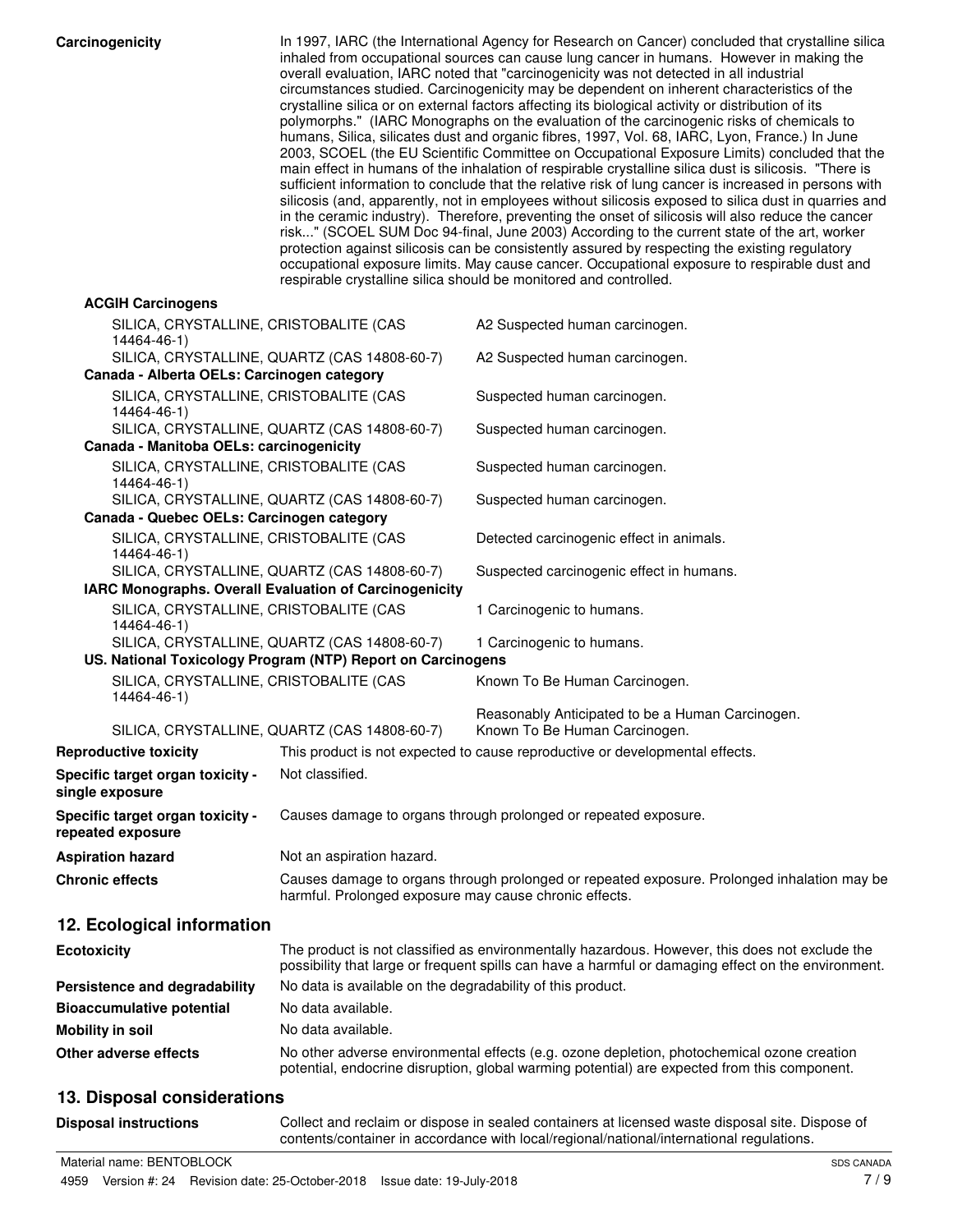**Local disposal regulations** Dispose in accordance with all applicable regulations. The waste code should be assigned in discussion between the user, the producer and the waste disposal company. **Hazardous waste code** Dispose of in accordance with local regulations. Empty containers or liners may retain some product residues. This material and its container must be disposed of in a safe manner (see: Disposal instructions). **Waste from residues / unused products** Since emptied containers may retain product residue, follow label warnings even after container is emptied. Empty containers should be taken to an approved waste handling site for recycling or disposal. **Contaminated packaging**

# **14. Transport information**

## **TDG**

Not regulated as dangerous goods.

#### **IATA**

Not regulated as dangerous goods.

### **IMDG**

Not regulated as dangerous goods.

## **Transport in bulk according to** Not applicable. **Annex II of MARPOL 73/78 and the IBC Code**

# **15. Regulatory information**

**Canadian regulations**

This product has been classified in accordance with the hazard criteria of the HPR and the SDS contains all the information required by the HPR.

### **Controlled Drugs and Substances Act**

Not regulated.

**Export Control List (CEPA 1999, Schedule 3)**

Not listed.

**Greenhouse Gases**

Not listed.

**Precursor Control Regulations**

Not regulated.

# **International regulations**

**Stockholm Convention**

Not applicable.

**Rotterdam Convention**

Not applicable.

**Kyoto protocol**

Not applicable.

**Montreal Protocol**

Not applicable.

**Basel Convention**

Not applicable.

# **International Inventories**

| Country(s) or region | <b>Inventory name</b>                                                     | On inventory (yes/no)* |
|----------------------|---------------------------------------------------------------------------|------------------------|
| Australia            | Australian Inventory of Chemical Substances (AICS)                        | No.                    |
| Canada               | Domestic Substances List (DSL)                                            | No.                    |
| Canada               | Non-Domestic Substances List (NDSL)                                       | N <sub>o</sub>         |
| China                | Inventory of Existing Chemical Substances in China (IECSC)                | No.                    |
| Europe               | European Inventory of Existing Commercial Chemical<br>Substances (EINECS) | No.                    |
| Europe               | European List of Notified Chemical Substances (ELINCS)                    | No.                    |
| Japan                | Inventory of Existing and New Chemical Substances (ENCS)                  | No.                    |
| Korea                | Existing Chemicals List (ECL)                                             | N <sub>o</sub>         |
| New Zealand          | New Zealand Inventory                                                     | N <sub>o</sub>         |
| Philippines          | Philippine Inventory of Chemicals and Chemical Substances<br>(PICCS)      | No.                    |